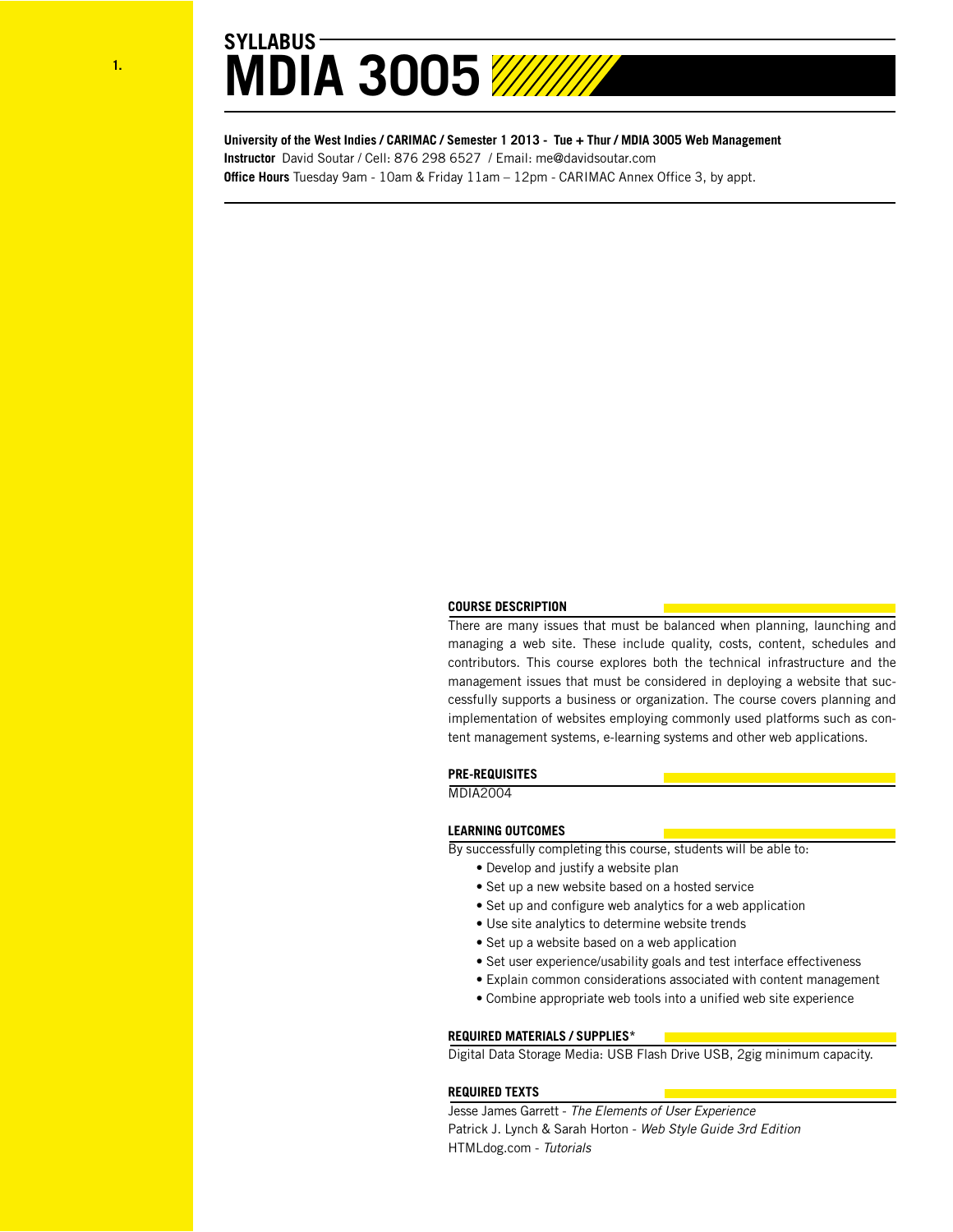#### **WEEKLY READING ASSIGNMENTS**

Each week there will be a Weekly Reading(s). You will be expected to read all Weekly Readings, coming to class prepared with questions or comments. This will depend on the entire class as a whole participating, not just a handful of students.

## **Week 1**

*[10 Things I Learned In Web School](http://www.lukew.com/ff/entry.asp%3F1133) [Web Design Phases](http://www.idesignstudios.com/blog/web-design/phases-web-design-development-process/) [Web Site Development Stages](http://www.dev4masses.com/a_web_site_development/%20) [Goal Oriented Design](http://www.webdesignfromscratch.com/goal-oriented-design/introduction/) Web Style Guide: [The Site Development Team](http://webstyleguide.com/wsg3/1-process/2-development-team.html) [Web Design Roles](http://www.practicalecommerce.com/articles/242-Web-Design-Multiple-Roles)* **Week 2** *[Web Style Guide: Information Architecture](http://webstyleguide.com/wsg3/3-information-architecture/)* Elements of User Experience: Chapter 2 Mok - Designing Business *[Information Architecture 101](http://sixrevisions.com/usabilityaccessibility/information-architecture-101-techniques-and-best-practices/) Web Style Guide: [Interface Design](http://webstyleguide.com/wsg3/4-interface-design/3-interface-design.html%20)* **Week 3** *[Web Style Guide: Universal Usability](http://webstyleguide.com/wsg3/2-universal-usability/) [Content Strategy and User Experience](http://www.uxmag.com/strategy/content-strategy-and-ux-a-modern-love-story) [What is Web Content Management](http://www.aiim.org/What-is-Web-CMS-WCM-System-Content-Management)* **Week 4** *Web Style Guide: [Site Structure](http://webstyleguide.com/wsg3/5-site-structure/index.html) [Web Style Guide: Page Structure](http://webstyleguide.com/wsg3/6-page-structure/index.html) [The Line Between Clarity and Chaos](http://boxesandarrows.com/the-line-between-clarity-and-chaos/) [Five Essential Priciples of Interaction Design](http://tv.adobe.com/watch/classroom-five-essential-principles-of-interaction-design/part-1-five-essential-principles-of-interaction-design/) [Keywords, Work-arounds, And Souring The User Experience](http://tv.adobe.com/watch/classroom-five-essential-principles-of-interaction-design/part-1-five-essential-principles-of-interaction-design/) [Guiding Principles for UX Designers](http://uxmag.com/articles/guiding-principles-for-ux-designers)* **Week 5** *[Web Style Guide: Page D](http://webstyleguide.com/wsg3/7-page-design/index.html)esign [Dive into Responsive Prototyping with Foundation](http://alistapart.com/article/dive-into-responsive-prototyping-with-foundation) [Client Relationships and the Multi-Device Web](http://alistapart.com/article/client-relationships-and-the-multi-device-web) [Responsive Images and Web Standards at the Turning Point](http://alistapart.com/article/responsive-images-and-web-standards-at-the-turning-point)* **Week 6** *[Web Style Guide: Site Design](http://webstyleguide.com/wsg3/6-page-structure/3-site-design.html) [Web Style Guide: Page Templates](http://webstyleguide.com/wsg3/6-page-structure/4-page-templates.html)* **Week 7** *[10 Principles of Effective Web Design](http://uxdesign.smashingmagazine.com/2008/01/31/10-principles-of-effective-web-design/) [Why you should move that button 3px to the left](https://medium.com/design-startups/c012e5ad32f7) Colors and the UI [UX Magazine](http://uxmag.com/articles/guiding-principles-for-ux-designers)* **Week 8** *[Drupal 101: 10 Tips for Drupal Beginners](http://www.chrisfree.me/2010/02/drupal-101-10-tips-drupal-beginners) [Building a Drupal site in 10 steps](http://www.adobe.com/devnet/dreamweaver/articles/drupal_site_in_10_steps.html)* **Week 9** *[Findability](http://buildingfindablewebsites.com/d/findability-strategy-checklist.pdf) [Search Engine Optimization \(SEO\)](http://webstyleguide.com/wsg3/5-site-structure/4-search-engine-optimization.html)* **Week 10** *[Reigniting Your Creative Spark](http://alistapart.com/article/reigniting-your-creative-spark) [The Website Handover Process](http://rules.ssw.com.au/Management/RulesToSuccessfulProjects/Pages/HandOverProject.aspx)*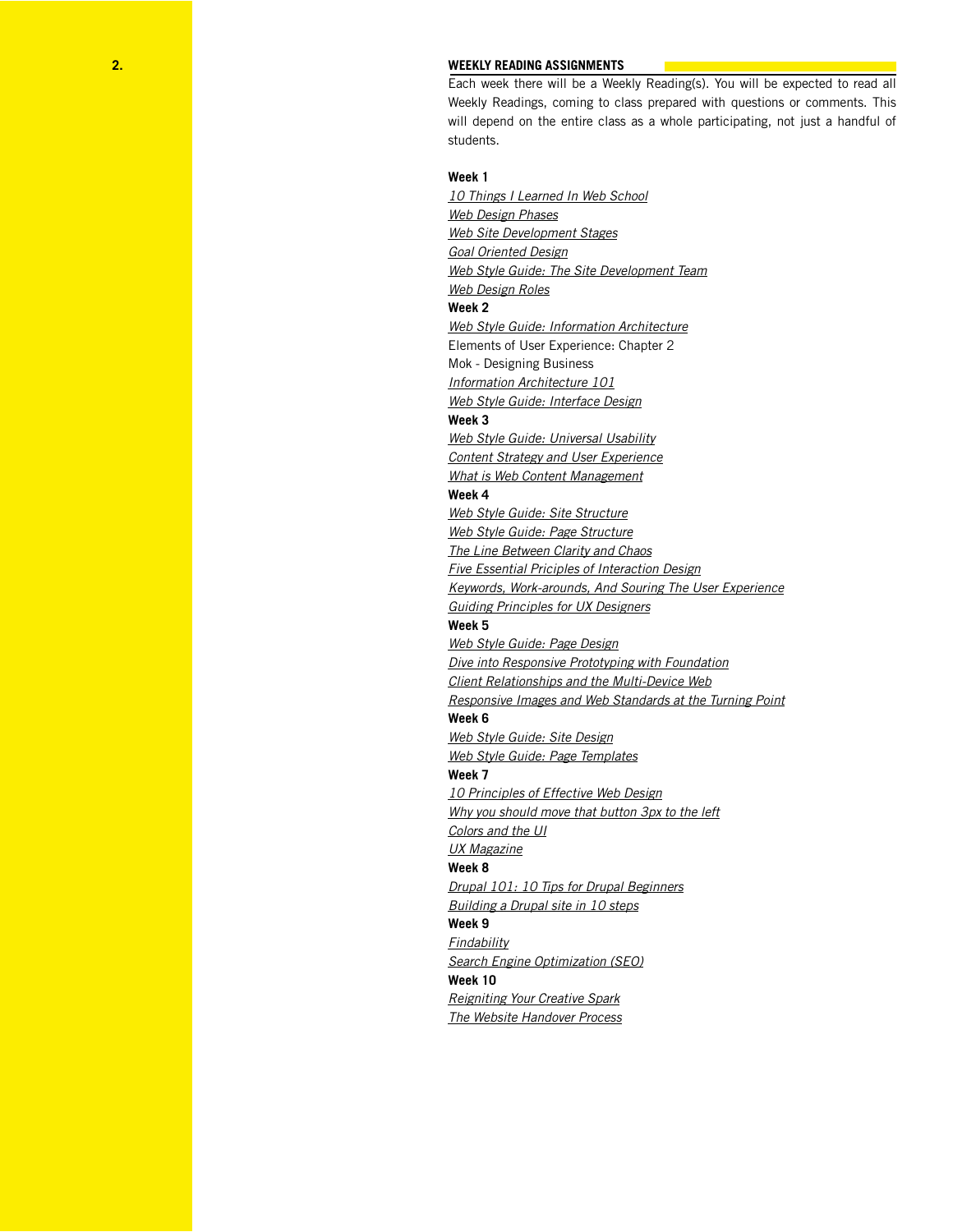#### **HOW THE CLASS WORKS**

Class meets Tuesday and Friday in **the Annex Lab** for critiques, lectures, project comps, computer demonstrations, troubleshooting and project related work. Tutorials are held on Fridays and it is strongly advised that you attend. Projects are scheduled to last approximately 1-5 weeks each, depending on complexity. Class crits are an integral part of the course. Crits will be intense and directed by the class, with the my role as moderator. Criticism shall be of a constructive nature, with the intent of helping your classmate develop his/her skills.

| <b>COURSE GRADE SCALE</b> |      |  |
|---------------------------|------|--|
| $90 - 100\%$              |      |  |
| $80 - 89%$                | В    |  |
| 70 – 79%                  | C    |  |
| $60 - 69%$                | D    |  |
| $0 - 59\%$                | Fail |  |

**A =** Performance of the student has been of the highest level, showing sustained excellence in meeting course responsibilities.

**B =** Performance of the student has been good, though not of the highest level.

**C =** Performance of the student has been adequate, satisfactorily meeting the course requirements.

**D =** Performance of the student has been less than adequate.

**F =** Performance of the student has been such that course requirements have not been met.

## **ALL ASSIGNMENTS ARE DUE AT THE BEGINNING OF THE CLASS/CRITIQUE.**

## **WEBSITES**

AIGA - http://www.aiga.org A List Apart - http:// http://www.alistapart.com Brand New - http://www.underconsideration.com/brandnew Communication Arts - http://www.commarts.com Creative Review - http://www.creativereview.co.uk/home Design Observer - http://www.designobserver.com Fontifier - http://www.fontifier.com Fonts 101 - http://www.fonts101.com FFFFound - http://ffffound.com Full Size Posters - http://www.fullsizeposters.com The Grid System - http://www.thegridsystem.org HTMLDog - http://htmldog.com ID & IxD Wikihttp://wiki.idux.com Jeffery Zeldman - http://www.zeldman.com Jesse James Garrett - http://www.jjg.net John Maeda - http://plw.media.mit.edu/people/maeda Social Design Notes - http://backspace.com/notes TED - http://www.ted.com W3 Schools - http://www.w3schools.com Web Step Book - http://www.webstepbook.com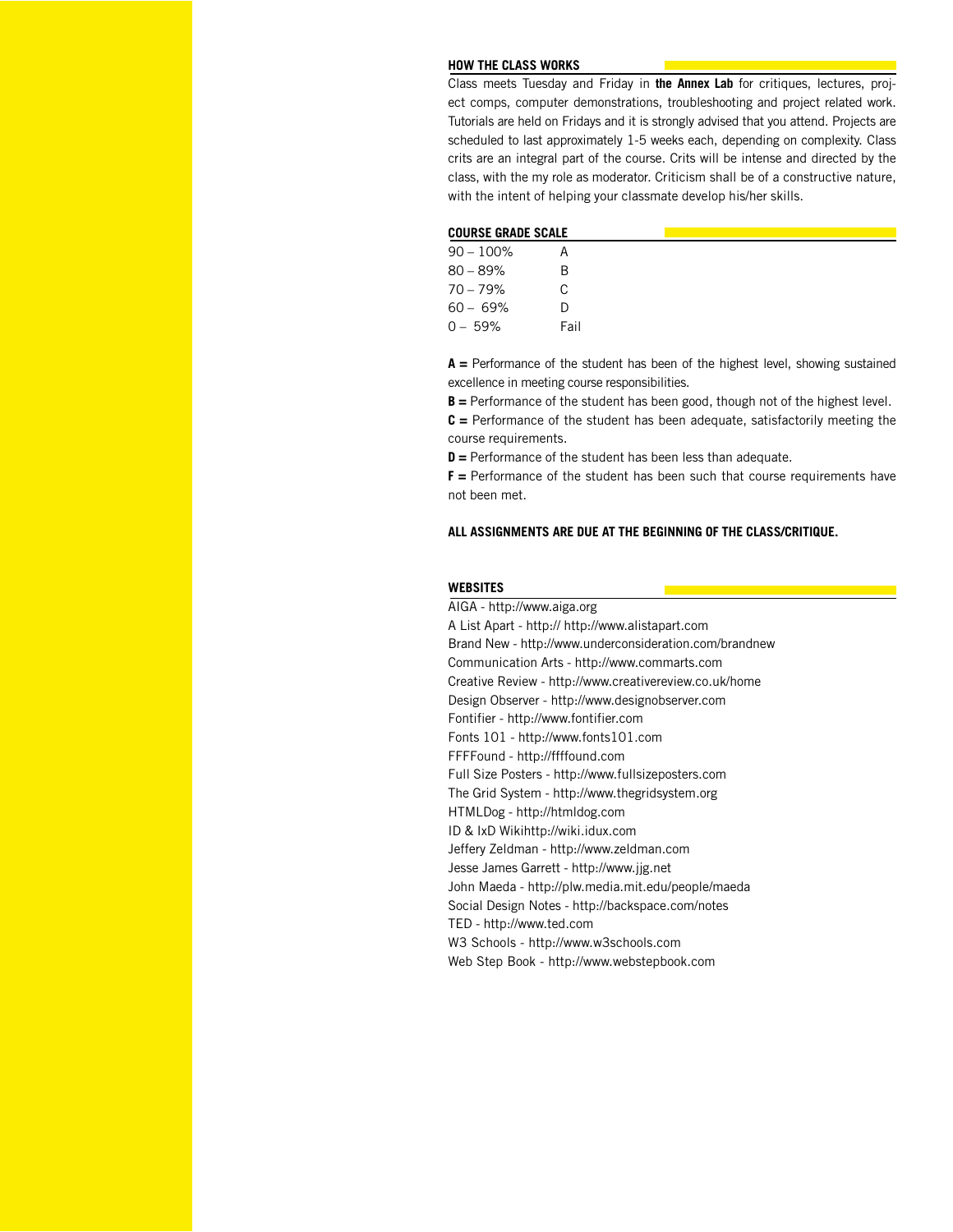## **GRADING POLICY**

Final projects are graded on the final criteria: Design/Imagery 30 points ID/UX 30 points Markup 15 points Wireframes 15 points Thesis 10 points

Also considered are the following: Concept - originality and clarity of idea Design - organization, format, continuity Imagery - execution of artwork Type - typesetting, spelling, grammar, proofreading Execution - ability to follow project directions, quality of final output

Work that is incomplete or executed incorrectly will receive fewer points.

#### **PROJECTS AND GRADES**

Grades are based on completing these assignments: Projects Process Books Readings / Essays Personal Tumblr / Sketchbook

Final grades will be determined by the following:

- comprehension and understanding of concepts covered in class
- ability to verbalize about images and concepts
- quality of work during semester
- contact with instructor and interaction with classmates
- class participation and contribution to group critiques/discussions
- attendance of tutorials for full class time
- attend field trips and/or lectures by guest speakers during the semester TBD
- complete assignments by due dates

With each project, you will be expected to turn in a process book, woth a one page thesis - in which you will [1] present your problem, [2] state what the project represented to you, [3] explain your design decisions, [4] your solution and [5] a conclusion in which you determine whether you were successful or not. Your process book should also contain design refrences, site maps, wireframes, mockups and screenshots of your final design.

#### **All Projects will be identified with the following:**

- 1. MDIA 3005 Web Management / Soutar
- 2. Your Name
- 3. Project Name
- 4. Date

## **LATE PROJECTS WILL NOT BE CONSIDERED FOR A GRADE/CRITIQUE.**

**ONLY PROJECTS PRESENTED DURING SKETCH/COMP REVIEW/CRITS WILL BE ELIGIBLE FOR IN CLASS FINAL CRITS.**

**A URL and a ZIP file of your project may be emailed or on a CD turned in at the end of the semester. Failure to send either the URL or ZIP file will affect your grade. ZIP files should be named using the following protcol: MDIA1001-PROJECT-J DOE.zip**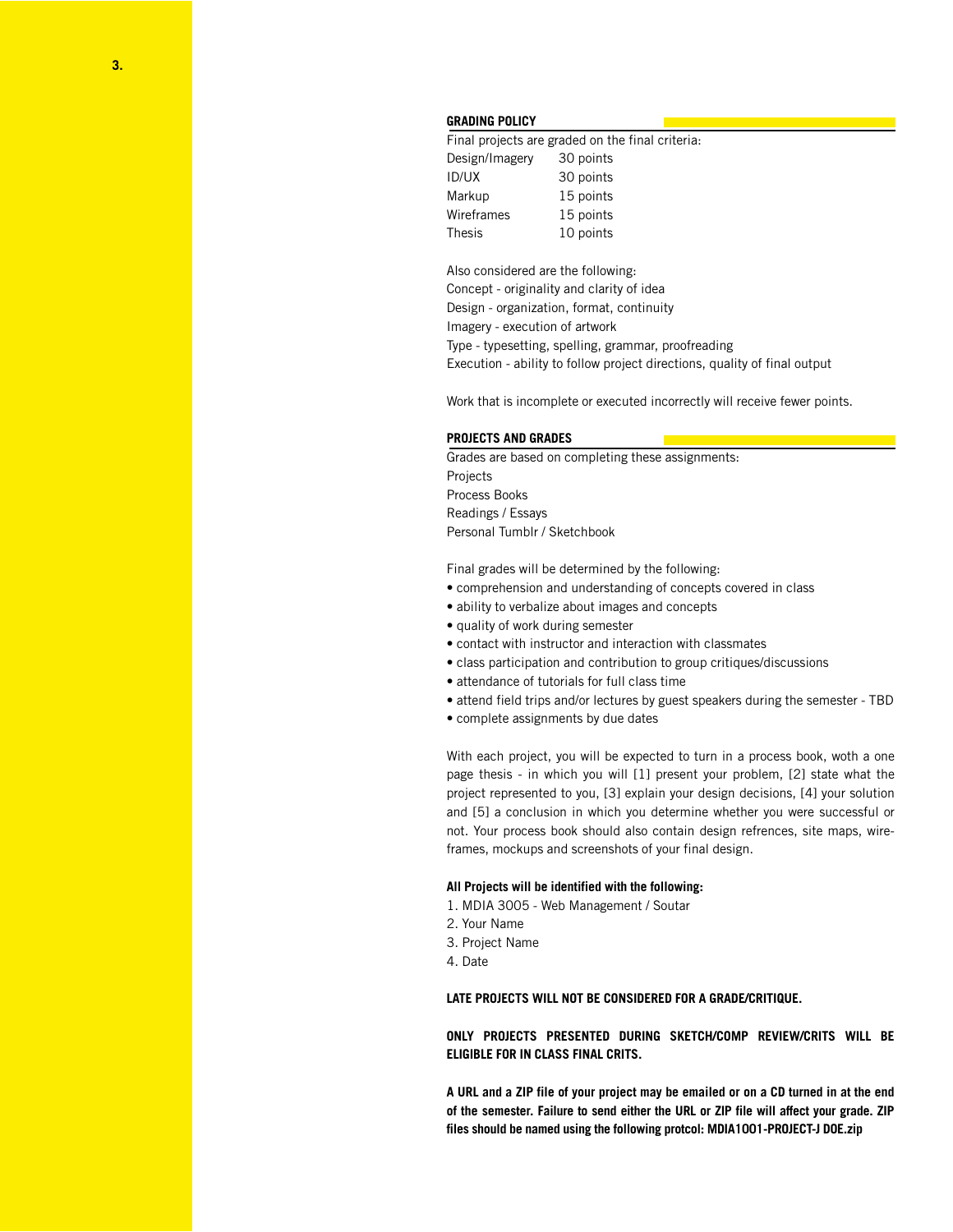## **ATTENDANCE**

It is very important that you attend each class. You will be expected to attend all class sessions, on time, for the full class time.

 $*3$  lates = 1 absence

3 unexcused absences  $=$  a loss of 1 letter grade

3 or more unexcused absences = a failed grade for the course

**\***You are considered late if you show up to class after the official class time. If you arrive to class after roll has been taken, **IT WILL BE YOUR RESPONSIBILITY TO NOTIFY ME OF YOUR LATENESS,** in order for me (or the T/A) to mark you as late and not absent for the class session.

## **HOW TO SUCCEED**

Web Design requires considerable attention to detail and discipline, for most of you the is will intail learning a new language and batteling with the syntax. Get into the habit of writing clean code, use proper indentation and remember to leave comments. Months or Years later you may be asked to update your code, leaving yourself a roadmap makes things easier. Other designers who will come into contact with your code will thank you, clean and well commented code is simply good manners. HTML and CSS are not perfect langauges, you will have to use work-arounds and hacks, so read more than tutorials, read articles and editorials, join discussion groups, tips and tricks are out there, find them. Support each other, if you've figured out or found something usefull share it with your classmates.

Debugging your code takes time, so don't wait till the last minute. Manage your time wisely, things will go wrong and you will wish you had more time. Sketch and plan your design before you even touch the computer, conceptual problems should be solved on paper and not in Photoshop. Attending tutorials is not optional, it is a valuable oppertunity to ask questions and gain a deeper knowledge of the language - As such, it is highly important that each and every class member speak up and generate opinions **- DO NOT BE AFRAID TO ASK QUESTIONS -** this is not the time for shyness. The lecture section of the course will be free in structure, a generic topic will be presented with the class dictating the flow of the discussion.

Students are responsible for identifying homework by name, date and assignment. Weekly assignments will be informally critiqued in the classroom and turned in at the end of the semester. Final assignment critiques will be intensive and constructive. Assignments submitted after the critique due dates will not be accepted. Late work is not accepted without notification and instructor consent. If you cannot attend class, either notify me, e-mail me, leave it in my box in the CARIMAC Office or have a classmate turn it in on your behalf.

# **THERE WILL BE NO E-MAILING, INSTANT MESSAGING, TWEETING, or CELL PHONE USAGE DURING CLASS/CRITIQUE TIME.**

**Use of any of these during class time will result in you being marked absent for the class session.** 

You will be required to turn in a **Process Book** with some of the larger assignments. A Process Book documents all the mindmaps, flowcharts, sketches, ideas, thumbnails, wireframes and any related research that went into your final project.

## **Syllabus Changes**

Instructor reserves the right to revise this syllabus and schedule at any time.